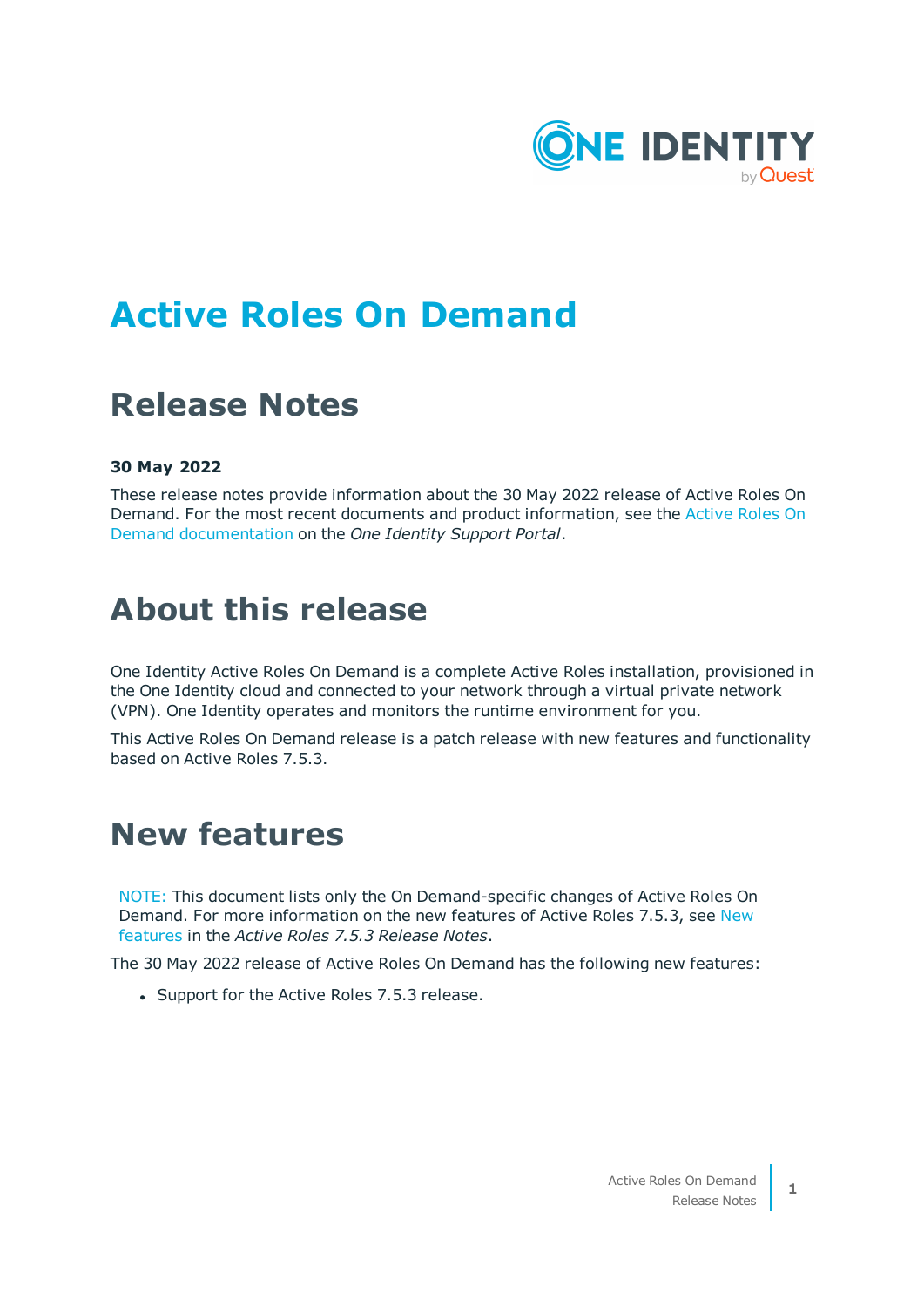# **Enhancements**

NOTE: This document lists only the On Demand-specific changes of Active Roles On Demand. For more information on the enhancements of Active Roles 7.5.3, see [Enhance](http://support.oneidentity.com/technical-documents/active-roles/7.4.5/release-notes/one-identity-active-roles-7-4-5/enhancements)[ments](http://support.oneidentity.com/technical-documents/active-roles/7.4.5/release-notes/one-identity-active-roles-7-4-5/enhancements) in the *Active Roles 7.5.3 Release Notes*.

The 30 May 2022 release of Active Roles On Demand has no enhancements compared to the previous release.

# **Resolved issues**

NOTE: This document lists only the On Demand-specific changes of Active Roles On Demand. For more information on the resolved issues of Active Roles 7.5.3, see [Resolved](http://support.oneidentity.com/technical-documents/active-roles/7.4.5/release-notes/one-identity-active-roles-7-4-5/resolved-issues) issues in the *Active Roles 7.5.3 Release Notes*.

The 30 May 2022 release of Active Roles On Demand has no resolved issues compared to the previous release.

## **Known issues**

NOTE: This document lists only the On Demand-specific changes of Active Roles On Demand. For more information on the known issues of Active Roles 7.5.3, see [Known](http://support.oneidentity.com/technical-documents/active-roles/7.4.5/release-notes/one-identity-active-roles-7-4-5/known-issues) [issues](http://support.oneidentity.com/technical-documents/active-roles/7.4.5/release-notes/one-identity-active-roles-7-4-5/known-issues) in the *Active Roles 7.5.3 Release Notes*.

The 30 May 2022 release of Active Roles On Demand has the following known issues:

#### **Table 1: Active Roles On Demand known issues**

| <b>Known Issue</b>                                                                                                    | <b>Issue</b><br>ΙD |
|-----------------------------------------------------------------------------------------------------------------------|--------------------|
| When opening the <b>Logging</b> settings of the Active Roles Configuration Center,<br>the Logging page will be blank. | 294755             |
|                                                                                                                       |                    |

#### **Workaround**

Contact the One Identity Cloud Operations Team if you need to change your logging settings.

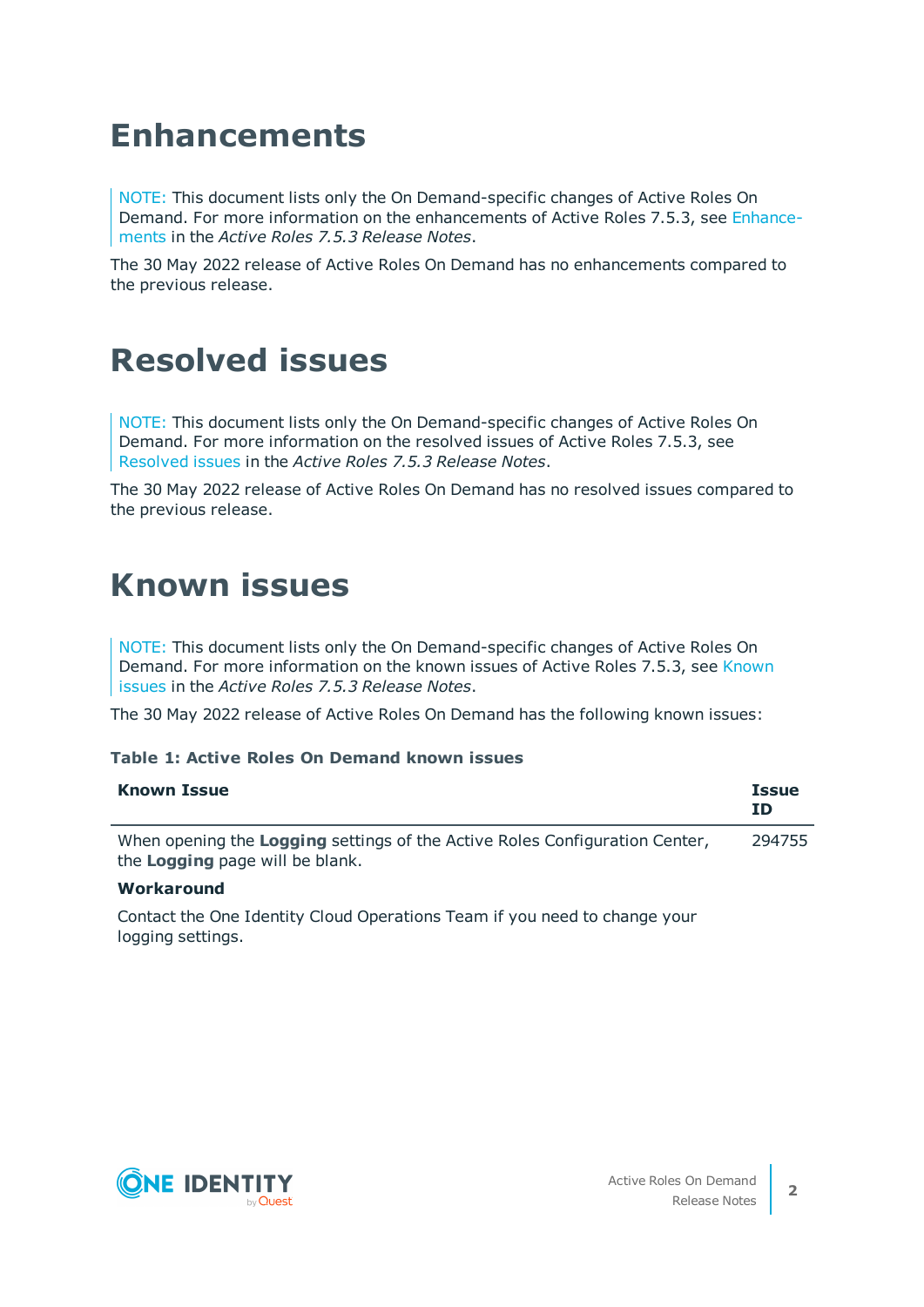# **Active Roles On Demand system requirements**

One Identity Active Roles On Demand provides its core features in a SaaS-delivered model. Therefore, you do not need to install the Active Roles Administration Service and the Active Roles Web Interface components on-premises.

However, to access, configure and maintain the Active Roles On Demand solution, you must install certain client-based Active Roles components on-premises with the indicated system requirements.

Before using the 30 May 2022 release of Active Roles On Demand, ensure that you meet the following requirements.

## **Active Roles Management Tools**

Active Roles Management Tools is a composite component, providing the following clientbased tools to configure and manage your Active Roles deployment:

- Active Roles Configuration Center
	- NOTE: Active Roles Configuration Center is available on 64-bit systems only.
- Active Roles Management Shell
- Active Roles SDK
- ADSI Provider

#### **Table 2: Active Roles Management Tools system requirements**

| <b>CPU</b>                             | Intel x86, Intel 64 (EM64T) or AMD64 processor, 1 GHz or<br>faster.                      |
|----------------------------------------|------------------------------------------------------------------------------------------|
| <b>RAM</b>                             | 1 GB or more.                                                                            |
| Disk space                             | 100 MB                                                                                   |
| Supported OS                           | • Microsoft Windows Server 2022, 2019, or 2016<br>(Standard or Datacenter edition).      |
|                                        | • Microsoft Windows 8.1 or 10 (Professional or Enterprise<br>edition, 32-bit or 64-bit). |
|                                        | NOTE: Active Roles is not supported on Windows Server<br>Core installations.             |
| NET Framework                          | 4.7.2                                                                                    |
| <b>Windows Management</b><br>Framework | 5.1                                                                                      |

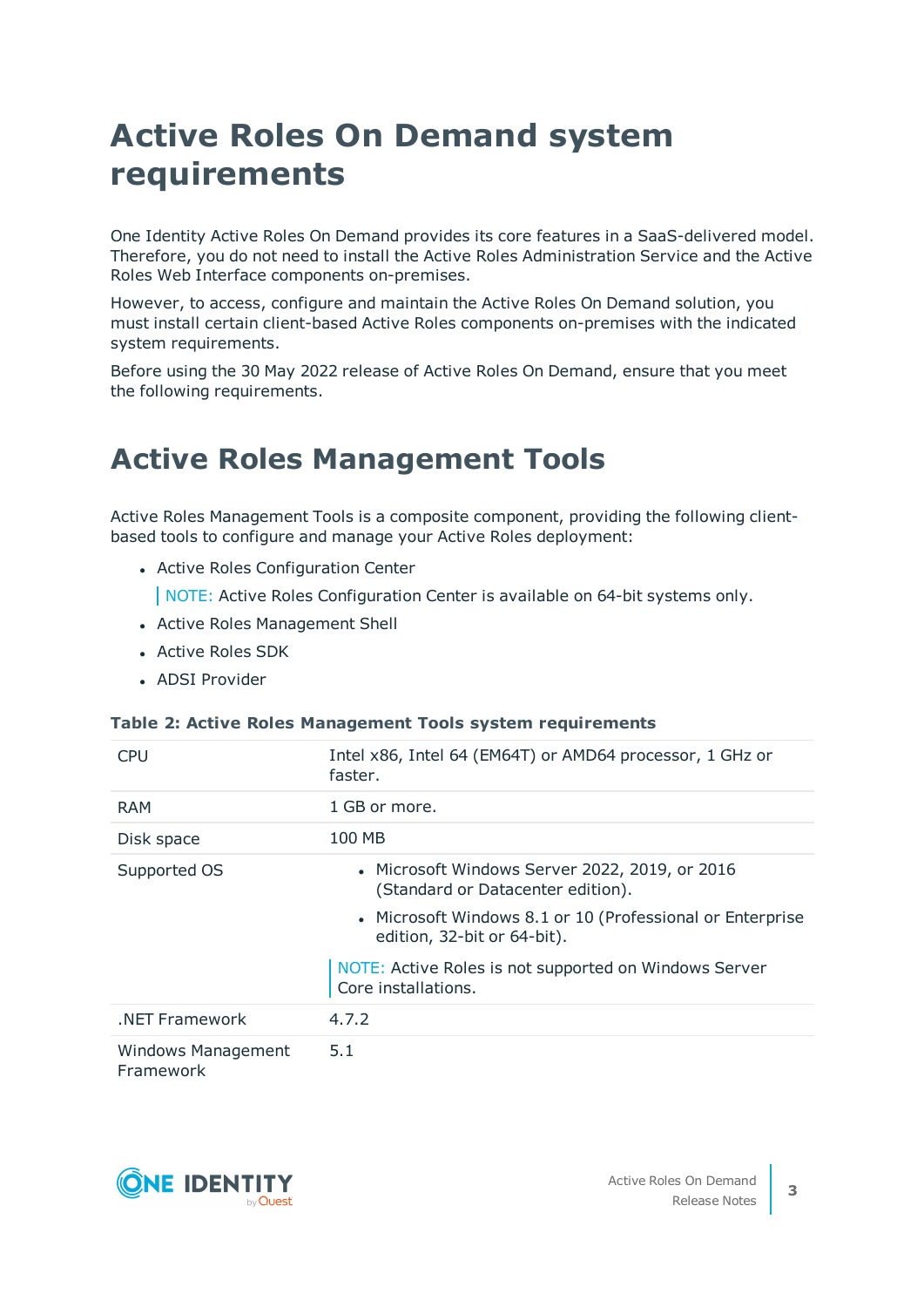| Miscellaneous | • Visual $C++ 2017$ Redistributable                                                                                                                                                                        |
|---------------|------------------------------------------------------------------------------------------------------------------------------------------------------------------------------------------------------------|
|               | • Microsoft Windows Remote Server Administration Tools<br>(RSAT) for AD is required to manage Terminal Services<br>user properties with Active Roles Management Shell or<br>Active Roles Management Tools. |

### **Configuration Center**

Active Roles Configuration Center provides a single solution for configuring the Active Roles Administration Service instances and Active Roles Web Interface sites, allowing administrators to perform the core configuration tasks from a single location. These include the following:

- Creating and configuring the Active Roles Administration Service and the default cloud-based Active Roles Web Interface sites.
- Managing the core Active Roles Administration Service settings, such as the Active Roles administrator account, service account, and database connection.
- Managing the core Active Roles Web Interface settings, such as the site address on the web server and its configuration object in the Active Roles Administration Service.
- Logging options for troubleshooting Active Roles components.

NOTE: Currently, when opening the **Logging** settings of the Active Roles Configuration Center, the **Logging** page will be blank. As a workaround, contact the One Identity Cloud Operations Team if you need to change your logging settings.

• The Starling Join feature, enabling Active Roles to connect to the One Identity Starling Cloud Platform and integrate with additional One Identity products for additional functionality.

### **Active Roles Management Shell**

A set of Management PowerShell cmdlets, providing a means for executing and automating tasks in Active Roles and covering three key areas:

- Active Directory objects
- Active Roles configuration
- Active Roles Synchronization Service

### **Active Roles SDK**

The Active Roles SDK, providing samples and documentation for developers to help them:

- Customize Active Roles by creating custom client applications and user interfaces.
- Expand the use of Active Roles by integrating it with the existing proprietary applications and network data sources.

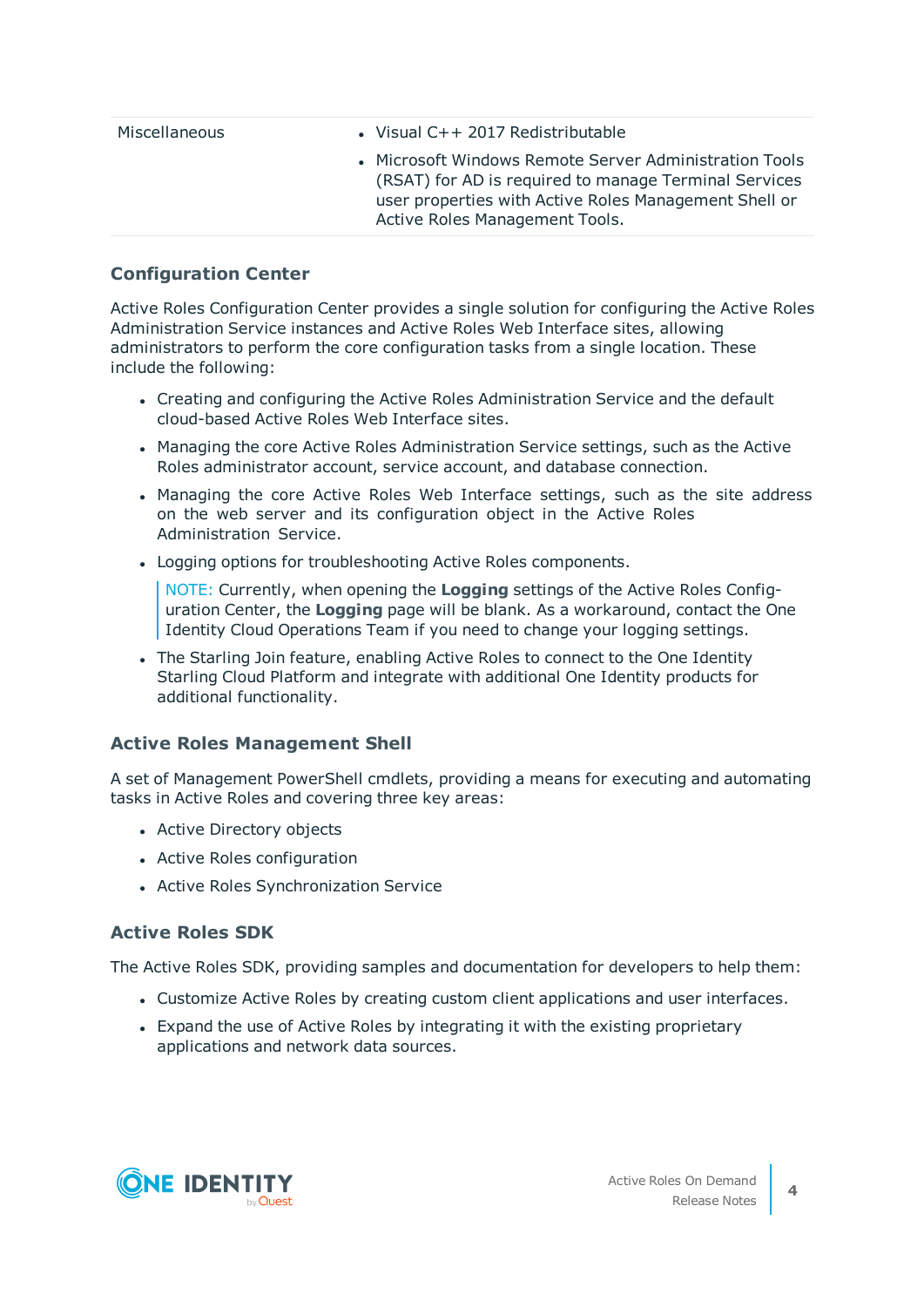### **ADSI Provider**

The Active Directory Services Interface (ADSI) Provider enables custom user interfaces and applications to access Active Directory services through Active Roles. ADSI Provider translates client requests into DCOM calls and interacts with the Active Roles Administration Service.

The Active Roles ADSI Provider allows custom scripts and applications (such as web-based applications) to communicate with Active Directory, while taking full advantage of the security, workflow integration and reporting benefits of Active Roles.

The data exposed by Active Roles ADSI Provider is organized in a namespace identical to the namespace of the Windows system LDAP provider. The name of the Active Roles ADSI Provider namespace is EDMS://, instead of using the Microsoft LDAP:// namespace).

## **Active Roles Console**

Active Roles Console (also known as the MMC Interface) is a Microsoft Management Console (MMC) snap-in for a Microsoft Windows-based user interface.

Administrator users can use Active Roles Console to perform most Active Roles configuration actions while standard users can perform daily delegated administration and operations with it.

| CPU            | Intel x86, Intel 64 (EM64T) or AMD64 processor, 1 GHz or<br>faster.                                            |
|----------------|----------------------------------------------------------------------------------------------------------------|
| <b>RAM</b>     | 1 GB or more.                                                                                                  |
|                | NOTE: The amount of memory required by Active Roles<br>Console depends on the total number of managed objects. |
| Disk space     | 100 MB                                                                                                         |
| Supported OS   | • Microsoft Windows Server 2022, 2019, or 2016<br>(Standard or Datacenter edition).                            |
|                | • Microsoft Windows 8.1 or 10 (Professional or Enterprise<br>edition, 32-bit or 64-bit).                       |
|                | NOTE: Active Roles is not supported on Windows Server<br>Core installations.                                   |
| .NET Framework | 4.7.2                                                                                                          |
| Web browser    | Microsoft Edge 79 (or newer), based on Chromium                                                                |
| Miscellaneous  | Visual C++ 2017 Redistributable                                                                                |

### **Table 3: Active Roles Console system requirements**

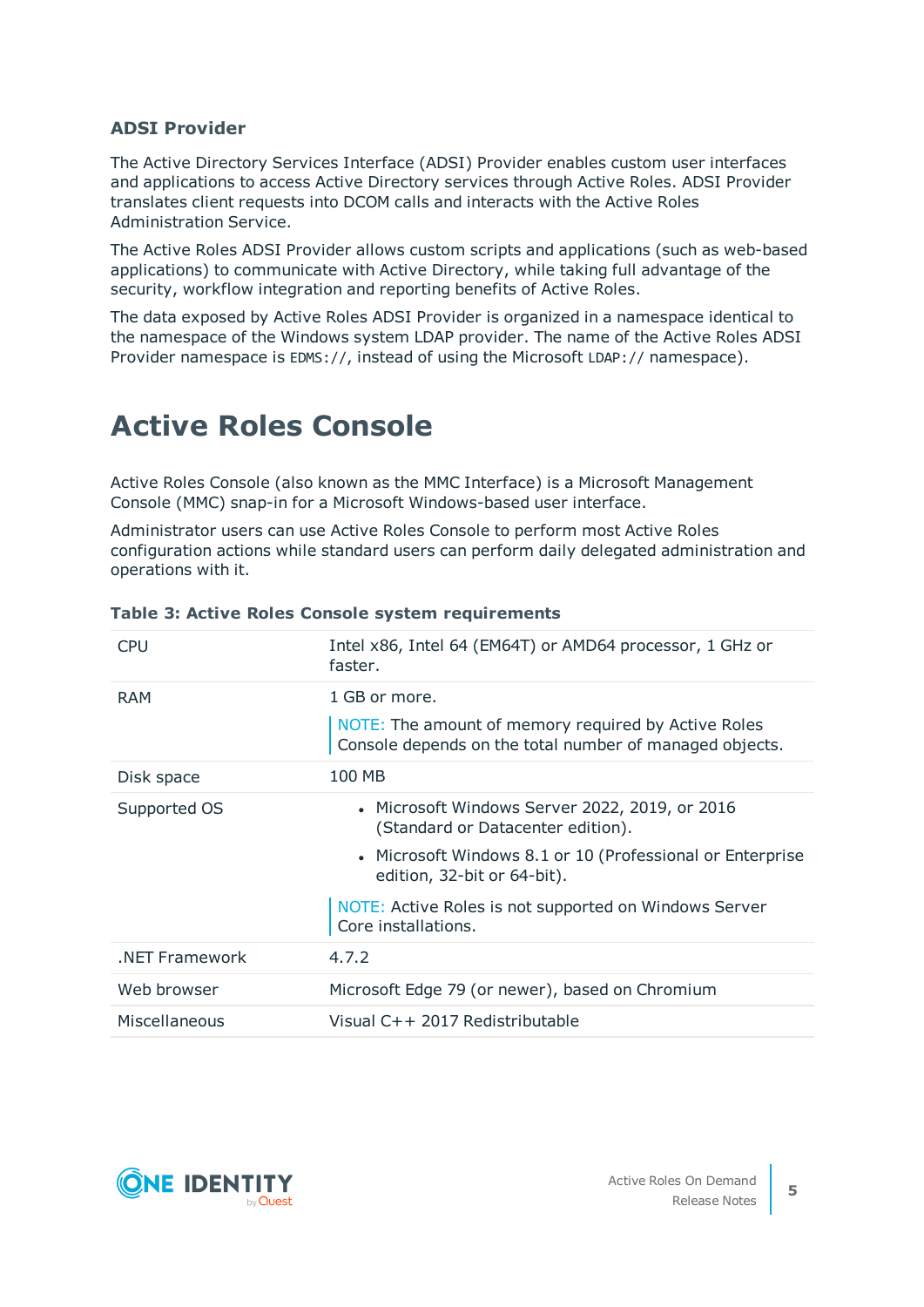## **Active Roles Web Interface Access**

The Active Roles Web Interface is a browser-based administration interface for Active Roles users and administrators. Certain Active Roles administration configuration actions (such as Microsoft 365 integration) is only available via the Web Interface.

The Active Roles On Demand solution hosts the Web Interface in a SaaS-delivered model, requiring no on-premises deployment. However, you need to meet the following requirements to access the Web Interface.

| Web browser        | • Internet Explorer 11                                                                       |
|--------------------|----------------------------------------------------------------------------------------------|
|                    | • Google Chrome 61 (or newer)                                                                |
|                    | • Microsoft Edge 79 (or newer), based on Chromium                                            |
|                    | • Mozilla Firefox 36 (or newer)                                                              |
| Display resolution | The Active Roles Web Interface is optimized for screen<br>resolutions of 1280x800 or higher. |
|                    | The minimum supported screen resolution is 1024x768.                                         |

### **Table 4: Active Roles Web Interface access requirements**

## **Optional Active Roles Components**

Active Roles On Demand provides several optional components that you can install onpremises for additional features. These components include:

- Active Roles Synchronization Service
- Active Roles Synchronization Service Capture Agent
- Active Roles Reporting (Data Collector and Report Pack)

### **Active Roles Synchronization Service**

NOTE: If you plan to manage Azure AD or Office 365 operations in your environment, you must install the Active Roles Synchronization Service component.

The Active Roles Synchronization Service lets you:

- Synchronize identity information stored in data systems other than Active Directory (AD) and Active Directory Lightweight Directory Services (AD LDS) supported by the Active Roles Console.
- Automate identity information management among the various supported data systems (for example, by using workflows to create, read, update, delete, or deprovision identity information with Active Roles).

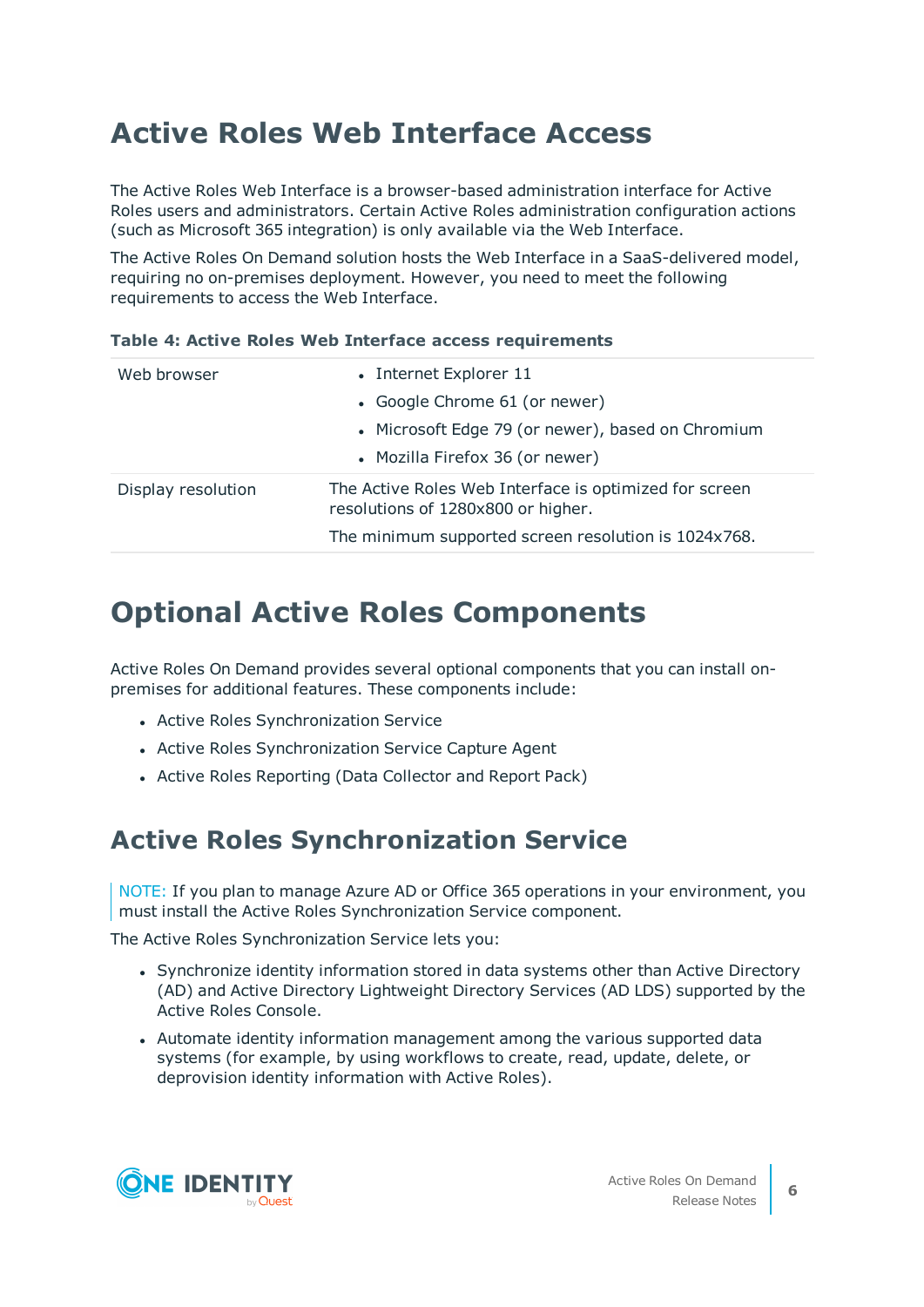For more information on the Active Roles Synchronization Service, see [Available](#page-9-0) Active Roles [Reports.](#page-9-0)

|  |  |  | Table 5: Active Roles Synchronization Service system requirements |  |  |  |
|--|--|--|-------------------------------------------------------------------|--|--|--|
|--|--|--|-------------------------------------------------------------------|--|--|--|

| <b>CPU</b>                             | Intel x86, Intel 64 (EM64T) or AMD64 processor, 1 GHz or<br>faster.                                                                 |
|----------------------------------------|-------------------------------------------------------------------------------------------------------------------------------------|
|                                        | NOTE: One Identity recommends using a multi-core<br>processor for the best performance.                                             |
| <b>RAM</b>                             | 2 GB or more.                                                                                                                       |
|                                        | NOTE: The amount of memory required depends on the<br>number of synchronized objects.                                               |
| Disk space                             | 250 MB                                                                                                                              |
| Supported OS                           | Microsoft Windows Server 2022, 2019, or 2016 (Standard or<br>Datacenter edition).                                                   |
|                                        | NOTE: Active Roles is not supported on Windows Server<br>Core installations.                                                        |
| Supported databases                    | • Microsoft SQL Server 2019, 2017 or 2016, any edition.                                                                             |
|                                        | Microsoft SQL Server 2014 or 2012, any edition, 32-bit<br>$\bullet$<br>(x86) or 64-bit (x64), with or without any Service<br>Packs. |
| .NET Framework                         | 4.7.2                                                                                                                               |
| <b>Windows Management</b><br>Framework | 5.1                                                                                                                                 |
| Miscellaneous                          | Visual C++ 2017 Redistributable                                                                                                     |
| Supported connector<br>versions        | • Active Roles versions 7.4.3, 7.4.1, 7.3, 7.2, 7.1, 7.0,<br>and 6.9.                                                               |
|                                        | Data sources accessible through an OLE DB provider.<br>$\bullet$                                                                    |
|                                        | Delimited text files.                                                                                                               |
|                                        | Generic LDAP Connector.                                                                                                             |
|                                        | IBM AS/400 Connector.                                                                                                               |
|                                        | IBM Db2 Connector.                                                                                                                  |
|                                        | IBM RACF Connector.                                                                                                                 |
|                                        | Micro Focus NetIQ Directory.                                                                                                        |
|                                        | Microsoft AD Domain Services with the domain or forest<br>functional level of Windows Server 2012 (or higher).                      |
|                                        | • Microsoft AD LDS running on any Windows Server<br>operating system supported by Microsoft.                                        |

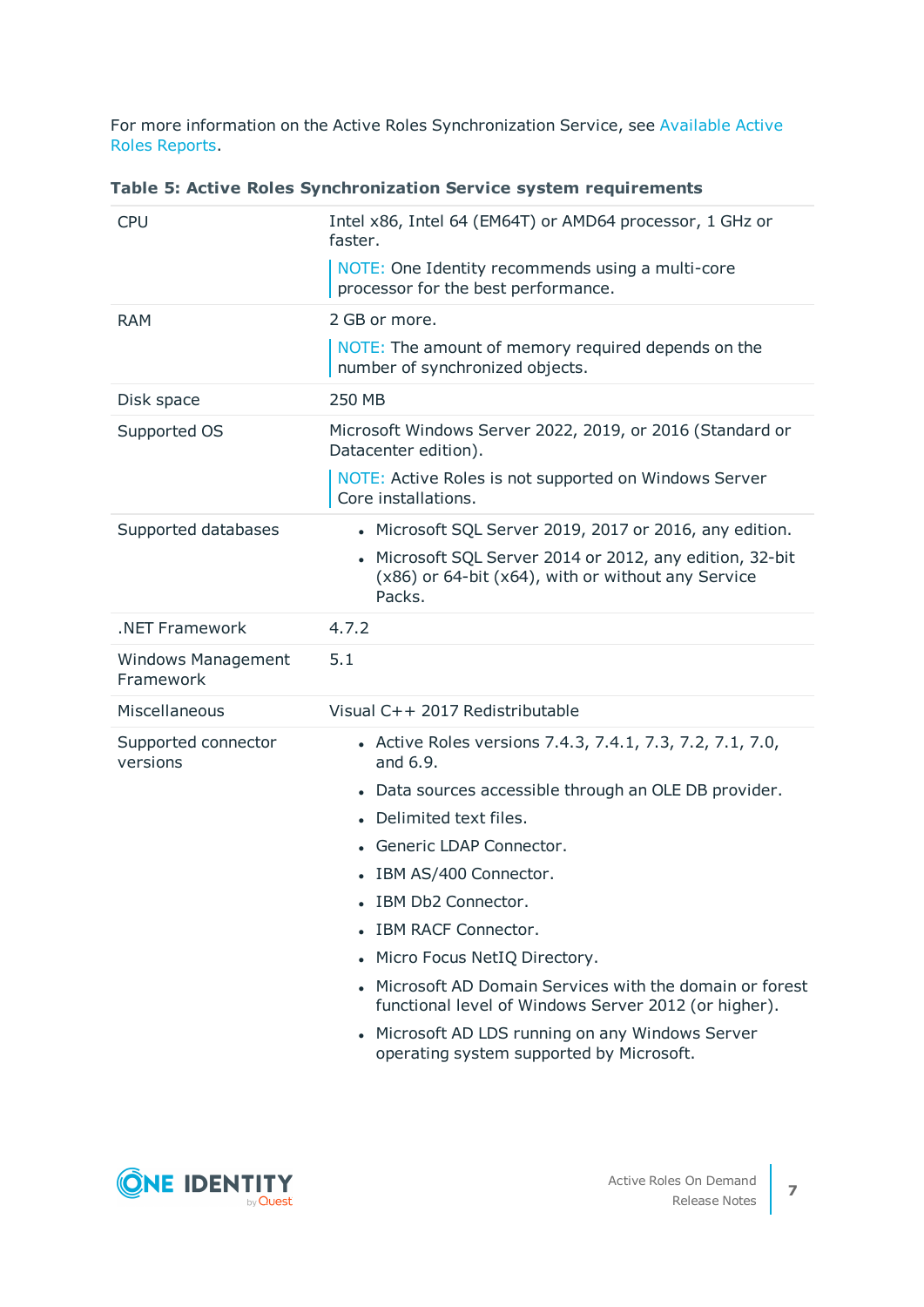- Microsoft Exchange Server version 2019, 2016, 2013, or 2010.
- NOTE: Microsoft Exchange 2013 CU11 is not supported. For more information, see [Knowledge](https://support.oneidentity.com/active-roles/kb/202695/exchange-management-shell-and-mailbox-anchoring-functional-change-in-microsoft-exchange-2013-cu11) Base Article [202695](https://support.oneidentity.com/active-roles/kb/202695/exchange-management-shell-and-mailbox-anchoring-functional-change-in-microsoft-exchange-2013-cu11) on the *One Identity Support Portal*.
- Microsoft Lync Server version 2013 (with limited support).
- Microsoft Skype for Business 2019, 2016 or 2015
- Microsoft Windows Azure AD (using the Azure AD Graph API version 1.6).
- Microsoft Office 365 directory.
- Microsoft Exchange Online service.
- Microsoft Skype for Business Online service.
- Microsoft SharePoint Online service.
- Microsoft SQL Server (any version supported by Microsoft).
- Microsoft SharePoint 2019, 2016, or 2013.
- MySQL Connector.
- One Identity Manager version 7.0 (D1IM 7.0).
- One Identity Manager version 8.0.
- Oracle Database.
- Oracle Database User Accounts.
- Oracle Unified Directory.
- OpenLDAP Connector.
- Salesforce Connector.
- ServiceNow Connector.

NOTE: Data sources accessible through an OLE DB provider, delimited text files, and IBM RACF data systems are supported by Active Roles Synchronization Service without bi-directional support.

## **Active Roles Synchronization Service Capture Agent**

Active Roles Synchronization Service provides a Capture Agent to synchronize user passwords between Active Directory (AD) domains managed by the Synchronization Service and other connected data systems.

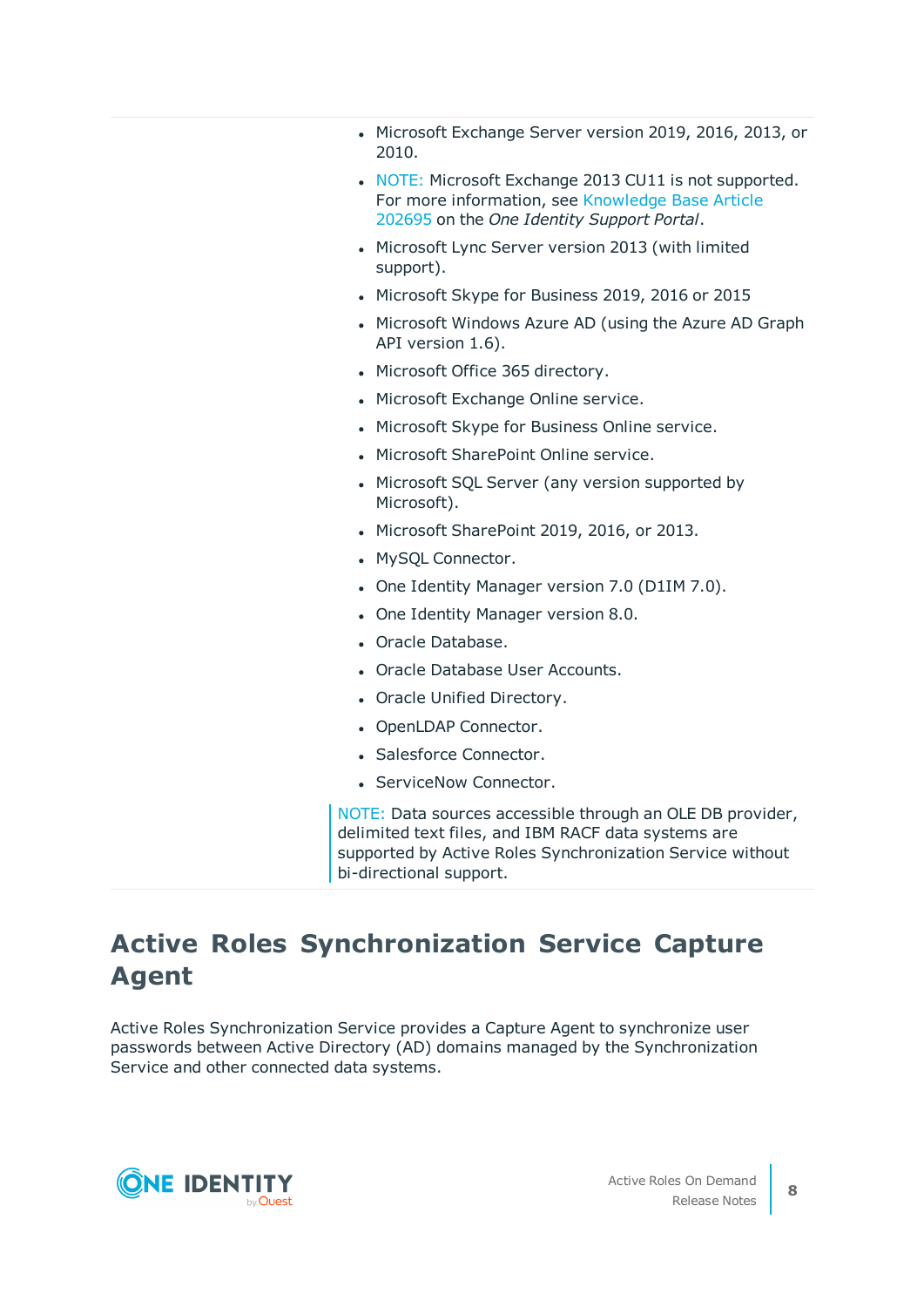NOTE: To synchronize passwords from an AD domain to other connected data systems, you must install the Synchronization Service Capture Agent on all domain controllers in the source AD domain.

| .NET Framework | 4.7.2                                                                                                    |
|----------------|----------------------------------------------------------------------------------------------------------|
| controllers    | Supported OS on domain Microsoft Windows Server 2022, 2019, or 2016 (Standard or<br>Datacenter edition). |
|                | Both x86 and x64 platforms are supported, with or without<br>any Service Packs.                          |

## **Active Roles Reporting**

Active Roles offers optional on-premises reporting capabilities with its Data Collector and Report Pack, allowing you to view Active Roles tracking logs for administrative roles, Managed Units (MUs), policy compliance, Policy Objects, and the state of key Active Directory (AD) objects.

Active Roles Data Collector and Report Pack facilitates the collection of environment data (stored in an SQL Server database) and the automated generation of reports on management activities. The Report Pack component is deployed on Microsoft SQL Server Reporting Services (SSRS) to view, save, print, publish, and schedule Active Roles reports. For more information on the available report, see [Available](#page-9-0) Active Roles Reports.

| NET Framework                           | 4.7.2                                                                                                                                                                                          |
|-----------------------------------------|------------------------------------------------------------------------------------------------------------------------------------------------------------------------------------------------|
| Supported OS on domain<br>controllers   | Microsoft Windows Server 2022, 2019, or 2016 (Standard or<br>Datacenter edition).                                                                                                              |
|                                         | NOTE: Active Roles is not supported on Windows Server<br>Core installations.                                                                                                                   |
| Supported databases                     | • Microsoft SQL Server 2019, 2017 or 2016, any edition.                                                                                                                                        |
|                                         | • Microsoft SQL Server 2014 or 2012, any edition, 32-bit<br>$(x86)$ or 64-bit $(x64)$ , with or without any Service<br>Packs.                                                                  |
| NET Framework                           | 4.7.2                                                                                                                                                                                          |
| <b>Other Active Roles</b><br>components | The Active Roles Management Tools must be installed and<br>must have the same version as the Active Roles<br>Administration Service, due to using the Active Roles ADSI<br>Provider component. |

### **Table 7: Active Roles Collector and Report Pack system requirements**

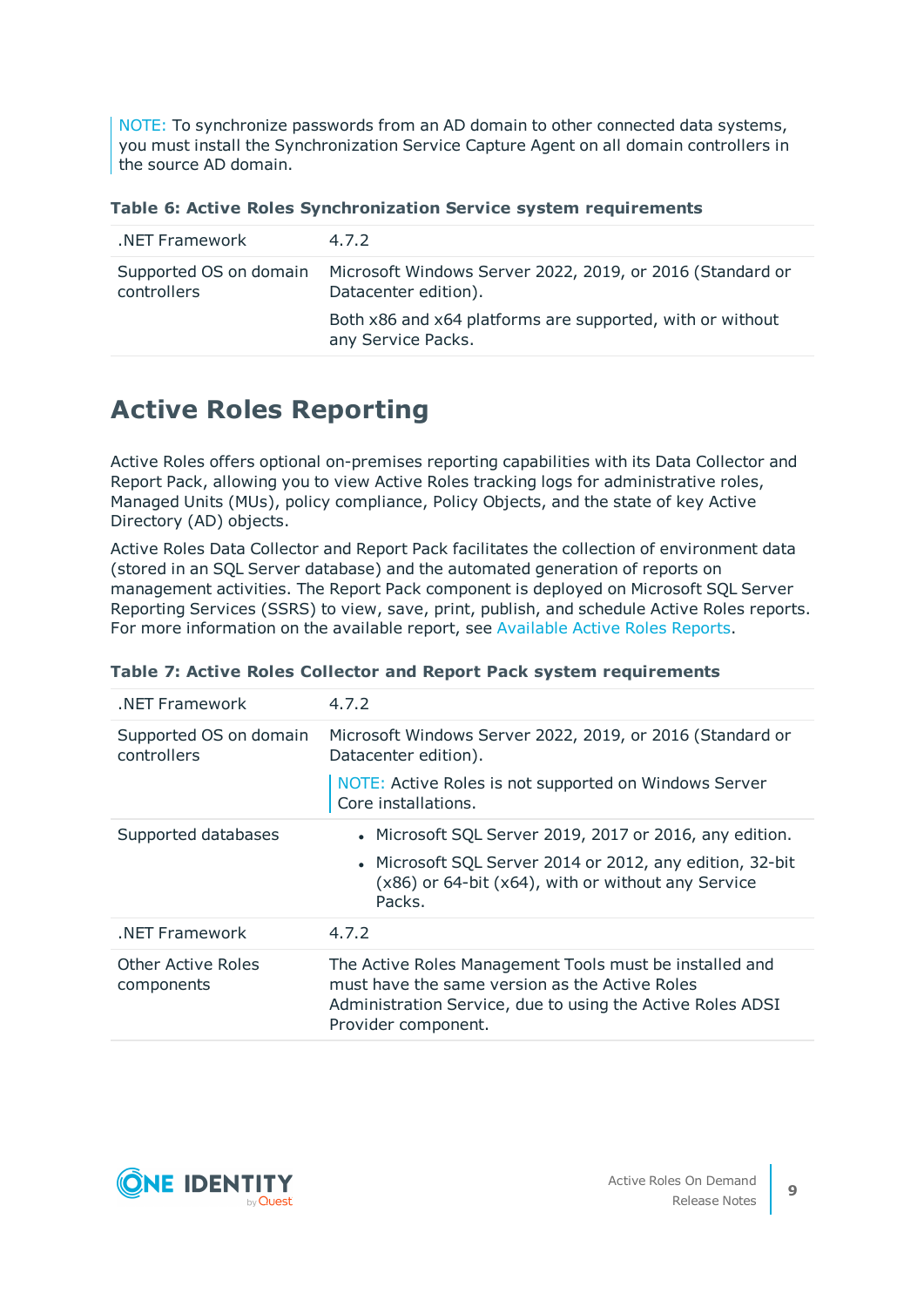## <span id="page-9-0"></span>**Available Active Roles Reports**

Active Roles provides reporting services for the following Active Directory and Active Roles objects, components and events.

### **Active Directory Assessment**

- Domains
	- Domain account SID resolution.
	- Domain Summary.
	- Domain Trusts.
- Group Membership
	- Group Membership by groups.
	- Group Membership by users.
	- Users with domain administration rights.
- Groups
	- Domain group statistics.
	- Empty groups.
	- Group hierarchy.
	- Group list with member statistics.
- Organization Units (OUs)
	- Member statistics by OU.
	- OU hierarchy.
	- OU membership.
- Other Directory Objects.
	- Active Directory object properties.
	- All discontinued computer accounts.
	- Computer accounts.
- Potential Issues
	- Cycled groups.
- <sup>l</sup> Users
	- Account Information
		- Bad password information.
		- Password age information.
		- User account list.
		- User account options.

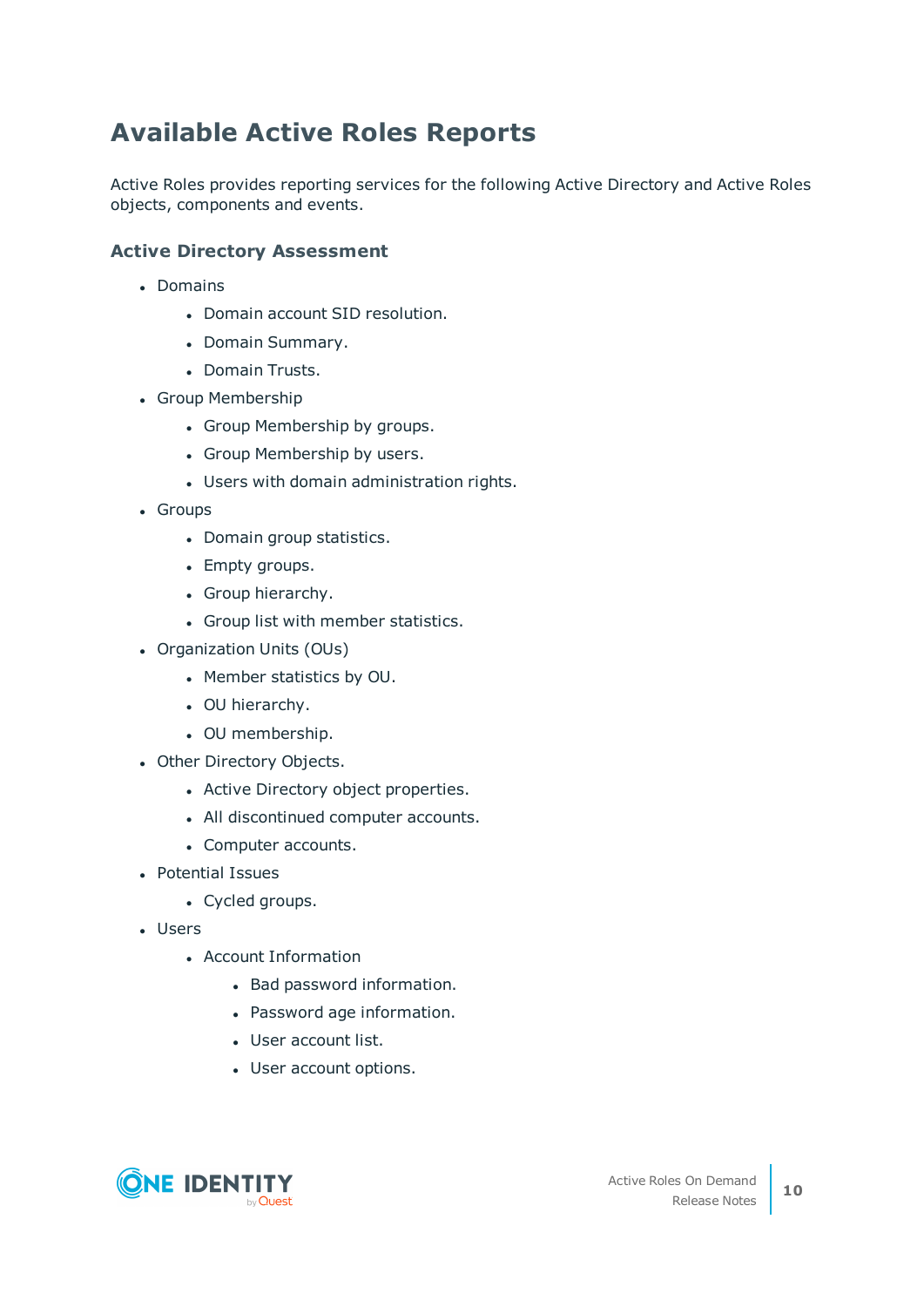- $\cdot$  Exchange 2000-2003 (or newer)
	- Email delivery options.
	- Email delivery restrictions.
	- Mailbox information by user.
	- Active Roles tracking log.
- Miscellaneous Information
	- Objects managed by a user.
	- Personnel hierarchy.
	- User profile information.
	- Users with specified properties.
- Obsolete Accounts
	- All discontinued user accounts.
	- Deprovisioned user accounts.
	- Disabled user accounts.
	- Expired user accounts.
	- Inactive user accounts.
	- Locked user accounts.
	- User accounts with expired password.

### **Active Roles Tracking Log**

- Active Directory Management
	- Deprovisioning of user accounts.
	- Directory object management.
	- User attribute management.
- Active Roles Configuration Changes
	- Control delegation.
	- Policy enforcement.
- Active Roles Events
	- Active Roles events statistics.
	- Active Roles startup failures.
- Active Roles Workflow
	- Approvals and rejections.
	- Workflow monitoring.
- Dashboard
	- User account management.

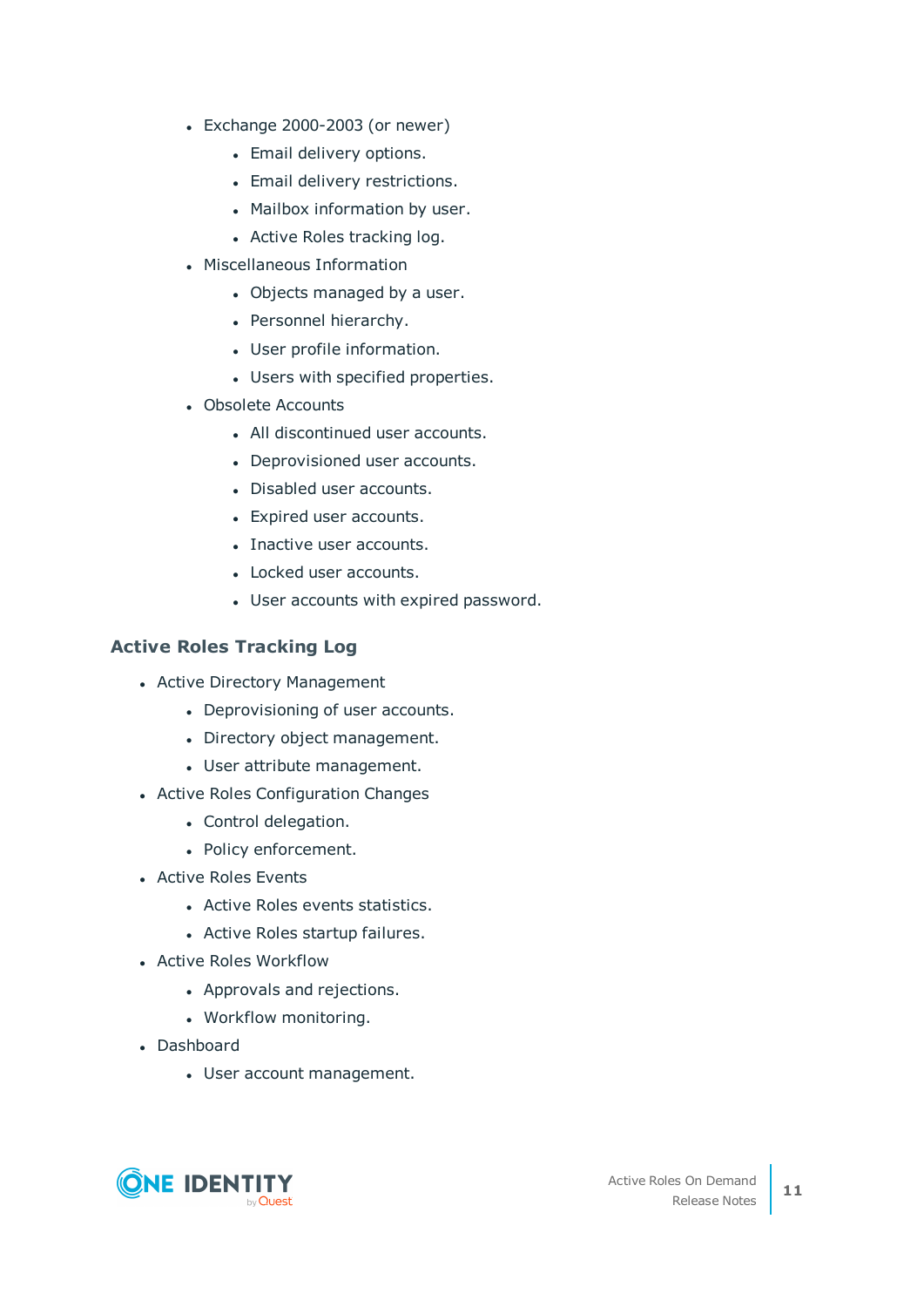### **Administrative Roles**

- Access Template permissions.
- Access Template summary.
- Access Templates linked to Managed Units (MUs).
- Access Templates linked to OUs.
- Control delegation by object.
- Control delegation by object (with group hierarchy).
- Control delegation by trustee.
- Control delegation by trustee (with container hierarchy).

### **Managed Units**

- MU members.
- MU membership rules.
- MU summary.
- MUs affected by policies.
- MUs with delegated control.

### **Policy Compliance**

- Objects violating policy rules.
- Violated policy rules.

### **Policy Objects**

- Linked property validation settings.
- Linked property validation settings (with inheritance).
- Linked script settings (with inheritance).
- Policy Object references.
- Policy Object settings.
- Policy Object summary.
- Policy Objects with securable objects.
- Securable objects (with inheritance).

# **Product licensing**

Use of this software is governed by:

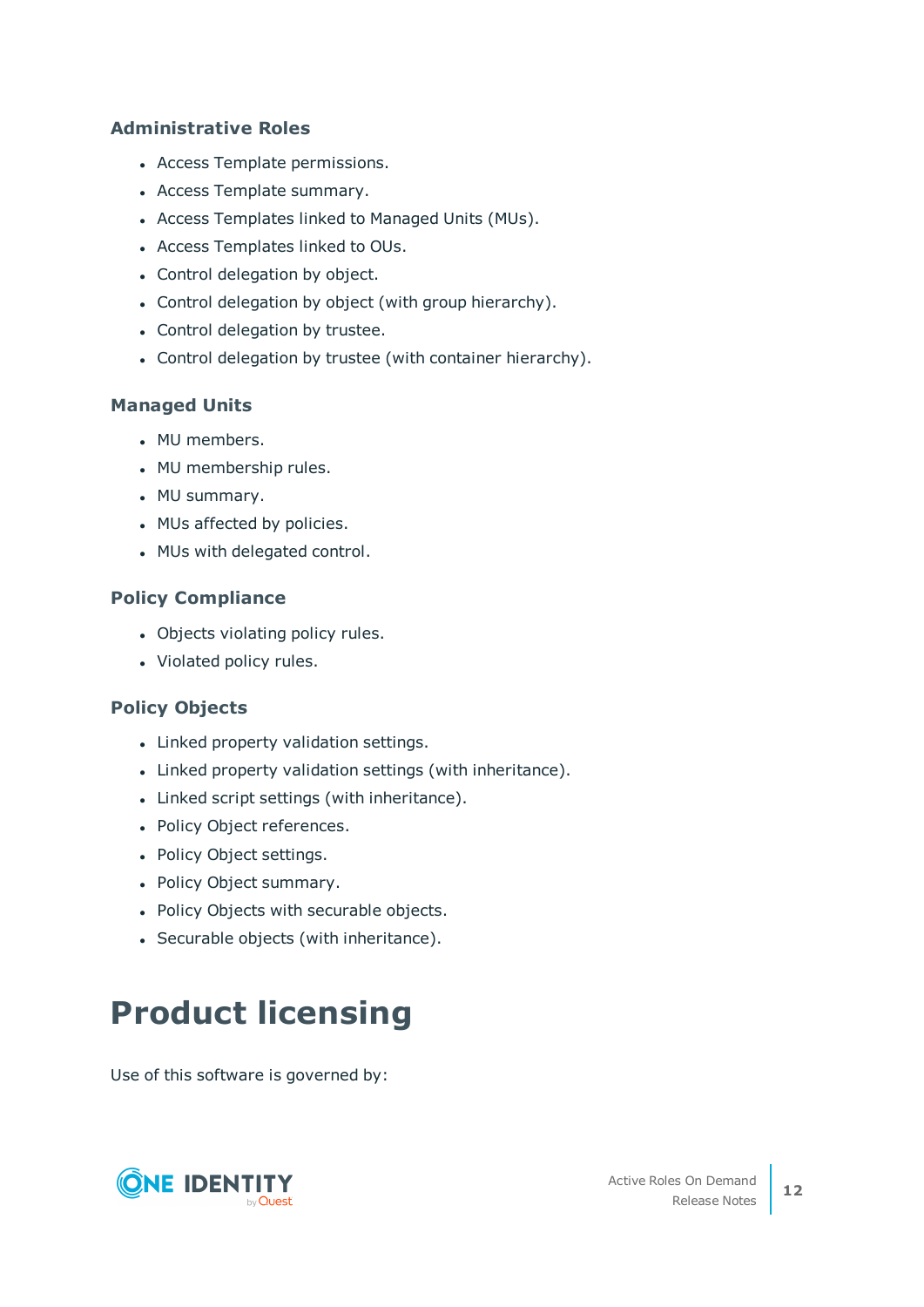- The Software Transaction Agreement found at: <http://www.oneidentity.com/legal/sta.aspx>
- The SaaS Addendum found at: [http://www.oneidentity.com/legal/saas](http://www.oneidentity.com/legal/saas-addendum.aspx)[addendum.aspx](http://www.oneidentity.com/legal/saas-addendum.aspx)

This software does not require an activation or license key to operate.

The product usage statistics can be used as a guide to show the scope and number of managed objects in Active Roles On Demand.

# **New organization instructions**

One Identity Active Roles On Demand provides its core features in a SaaS-delivered model. Therefore, you do not need to install the Active Roles Administration Service and the Active Roles Web Interface components on-premises.

However, to access, configure and maintain the Active Roles On Demand solution, you must install certain client-based Active Roles components on-premises with the indicated system requirements.

Therefore, when deploying Active Roles On Demand in your organization the first time, the deployment procedure has 4 main steps:

- 1. Preparing the Active Roles server for an offline domain join.
- 2. Collecting all on-premises and cloud resource information required for the deployment procedure.
- 3. Sending the generated offline domain join file and the required configuration information to the One Identity Cloud Operations Team via the One Identity Starling portal [\(https://www.cloud.oneidentity.com](https://www.cloud.oneidentity.com/)).
- 4. Installing the on-premises components of Active Roles and performing the initial configuration of Active Roles On Demand.

For detailed instructions on how to deploy Active Roles On Demand in your organization, see *Active Roles On Demand Quick Start Guide* on the One Identity [Support](https://support.oneidentity.com/active-roles-on-demand/hosted/technical-documents) Portal.

## **More resources**

Additional information is available from the following resources:

- For the most recent documents and product information, see the [Active](https://support.oneidentity.com/active-roles-on-demand/hosted/technical-documents) Roles On Demand [documentation](https://support.oneidentity.com/active-roles-on-demand/hosted/technical-documents) in the *One Identity Support Portal*.
- Join the Active Roles On Demand community at <https://www.oneidentity.com/community/active-roles> to get the latest product information, find helpful resources, test the product betas, and participate in discussions with the Active Roles On Demand team and other community members.

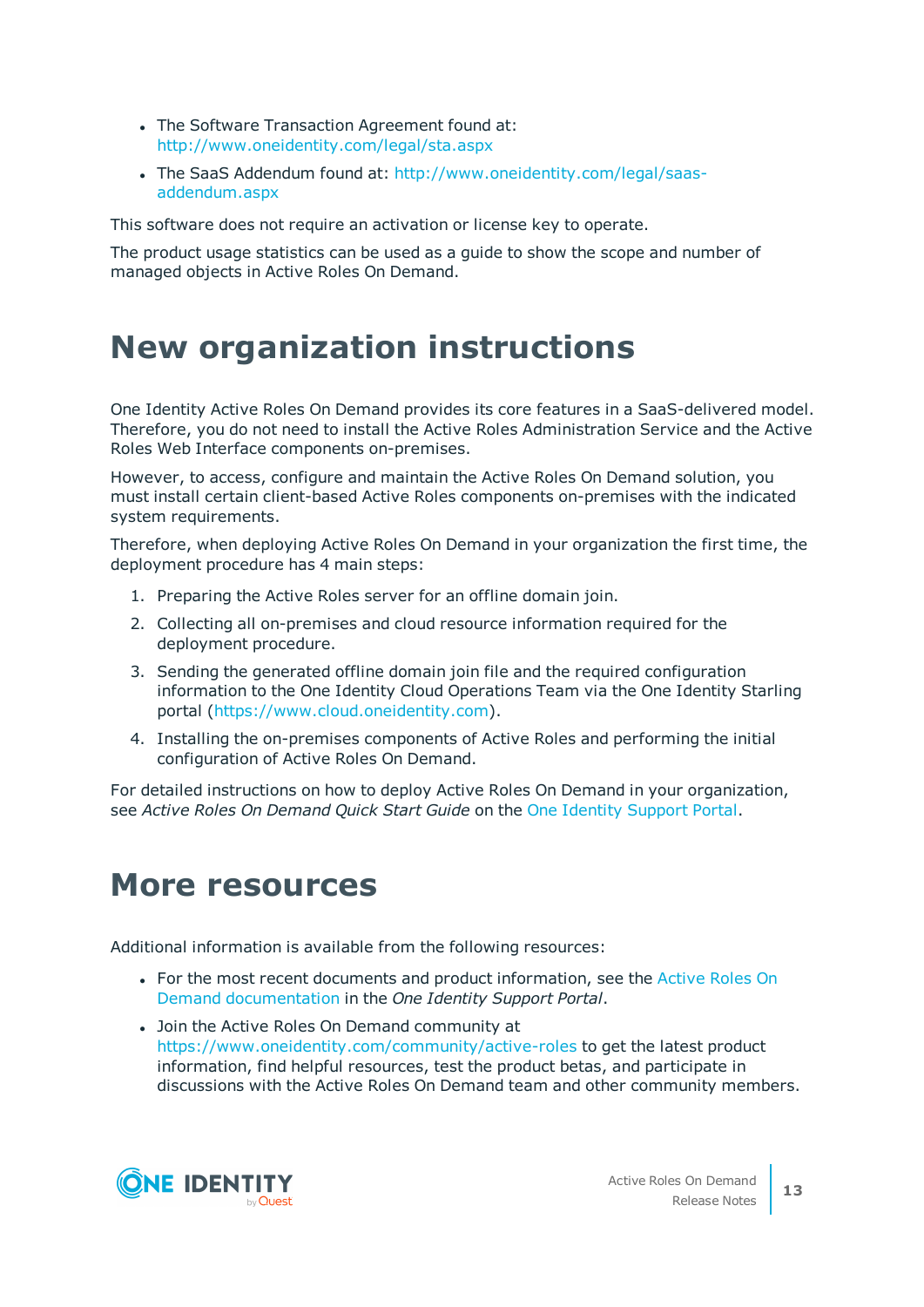# **Globalization**

This section contains information about installing and operating this product in non-English configurations, such as those needed by customers outside of North America. This section does not replace the materials about supported platforms and configurations found elsewhere in the product documentation.

This release is Unicode-enabled and supports any character set. It supports simultaneous operation with multilingual data. This release supports operations in the following regions: North America, Western Europe and Latin America, Central and Eastern Europe, Far-East Asia, Japan.

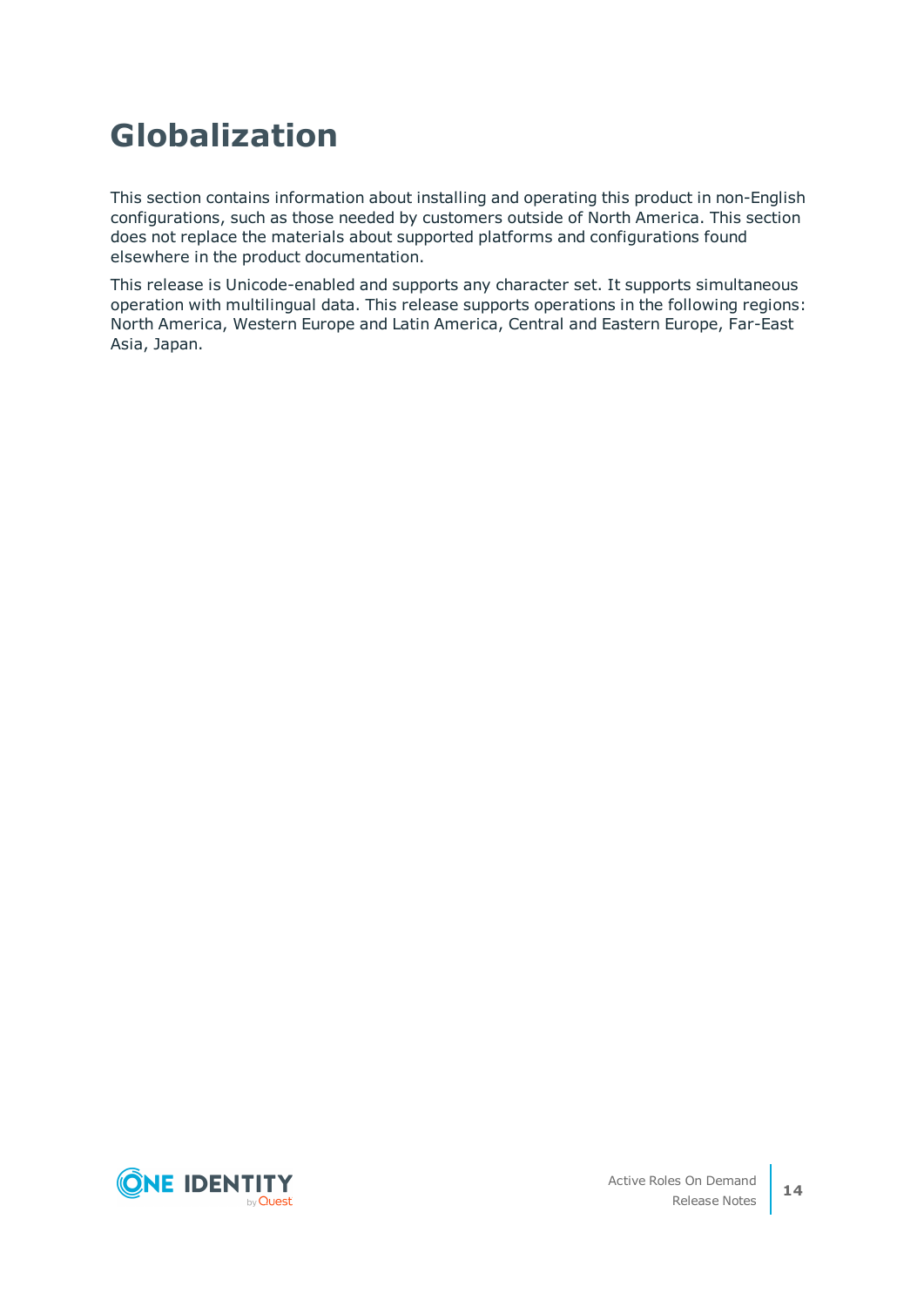# **About us**

One Identity solutions eliminate the complexities and time-consuming processes often required to govern identities, manage privileged accounts and control access. Our solutions enhance business agility while addressing your IAM challenges with on-premises, cloud and hybrid environments.

# **Contacting us**

For sales and other inquiries, such as licensing, support, and renewals, visit <https://www.oneidentity.com/company/contact-us.aspx>.

# **Technical support resources**

Technical support is available to One Identity customers with a valid maintenance contract and customers who have trial versions. You can access the Support Portal at [https://support.oneidentity.com/.](https://support.oneidentity.com/)

The Support Portal provides self-help tools you can use to solve problems quickly and independently, 24 hours a day, 365 days a year. The Support Portal enables you to:

- Submit and manage a Service Request
- View Knowledge Base articles
- Sign up for product notifications
- Download software and technical documentation
- View how-to videos at [www.YouTube.com/OneIdentity](http://www.youtube.com/OneIdentity)
- Engage in community discussions
- Chat with support engineers online
- View services to assist you with your product